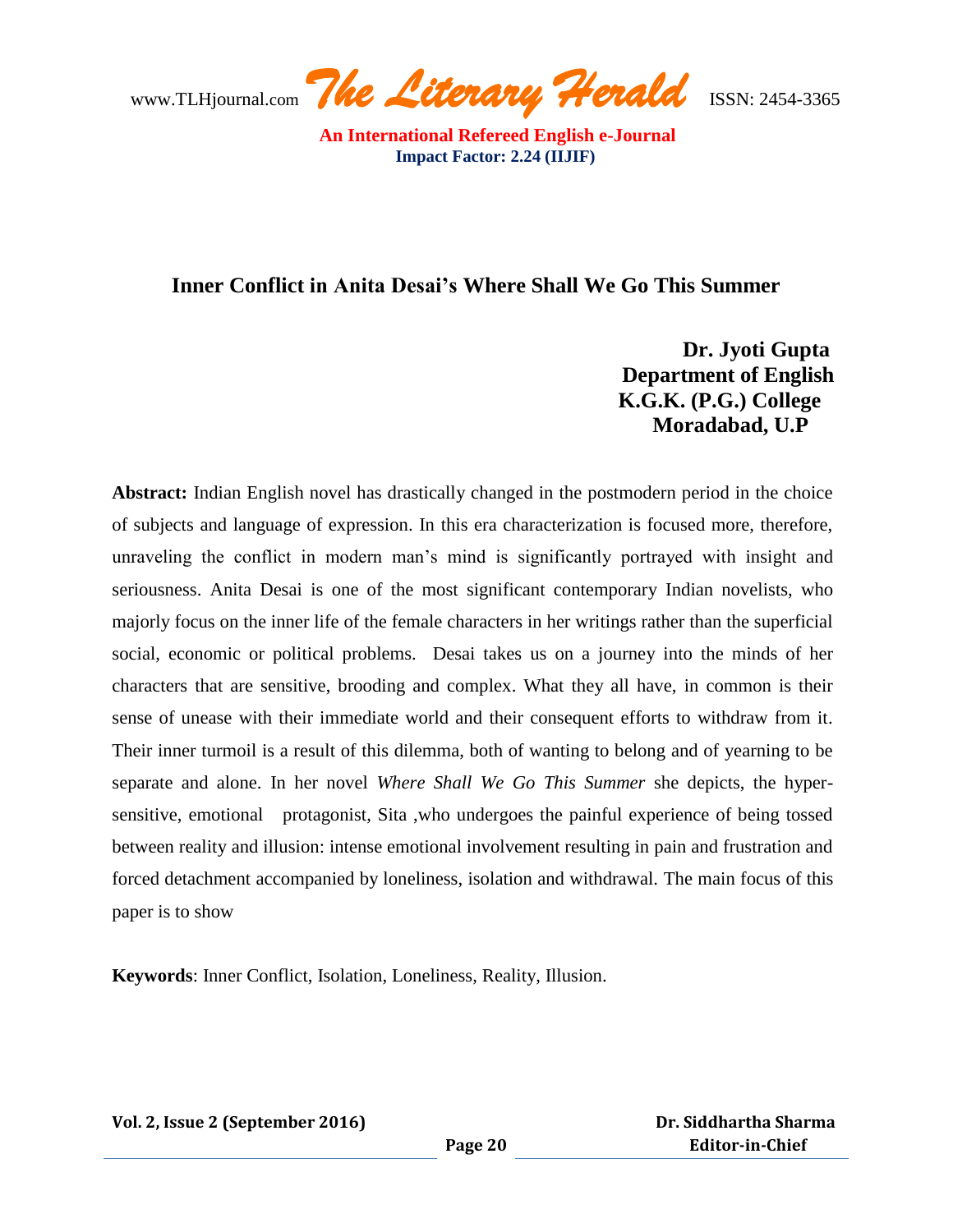www.TLHjournal.com *The Literary Herald*ISSN: 2454-3365

## **Inner Conflict in Anita Desai's Where Shall We Go This Summer**

 **Dr. Jyoti Gupta Department of English K.G.K. (P.G.) College Moradabad, U.P**

Conflict is an important feature of post colonial Indian English literature. The changing life styles of people bring about a conflicting situation. Societies with inherent traditional and cultural values become fragile and accommodate the changing values. However, the outcomes of conflict are not always negative. There are both positive and negative connotations to conflict. If the conflicting situations are not handled properly it may have unfavorable consequences such as damaging relationships, increasing differences and disaster. On the other hand when conflict is tackled sensibly it can have positive effects leading to better understanding and problem solving. Inner conflicts are innate and natural processes of the mind which occurs when individuals perceive their thoughts, views, attitudes, goals and interests contradicted by other individuals or social groups. This conflict can be described as a struggle between opposing forces of desire or emotions within a person. These opposites can be a mixture of clashing feelings like anger, hatred, and love, and incompatible goals, desires, uncertainty, pressure, uneasiness, etc. Whereas External struggle is between a character and his/her societal norms/culture, it is about existentialism, their attempt to be true to themselves and consequently their revolt.

Endowed with prodigious talents, Anita Desai is undoubtedly a distinguish novelist on the contemporary commonwealth literary scene. She holds a unique place amongst the contemporary women novelists of India. She differs from other Indian novelists such as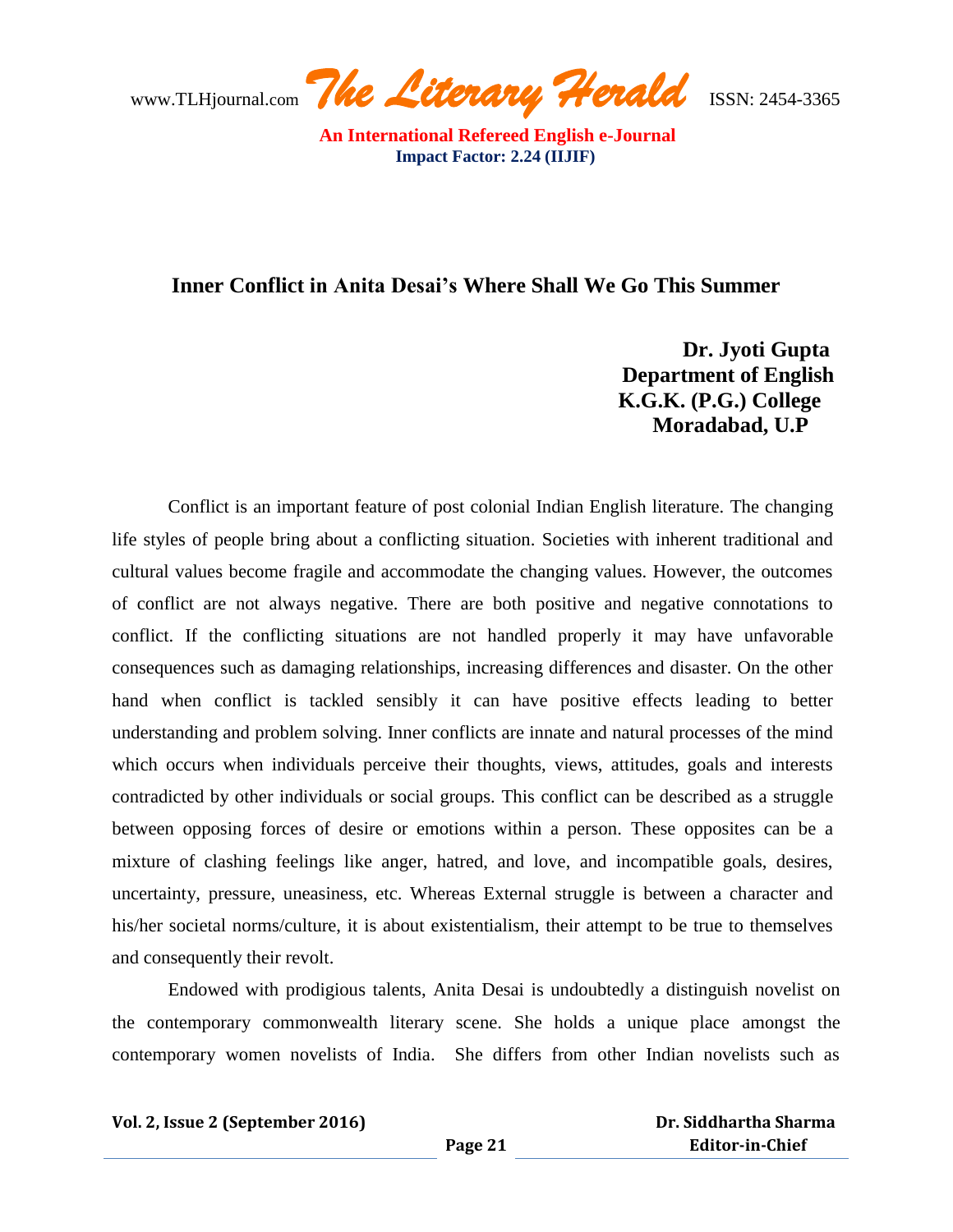www.TLHjournal.com *The Literary Herald*ISSN: 2454-3365

R.K.Narayan, Mulkraj Anand , Bhabani Battacharya, Raja Rao in her set of language and style that she employs to portray the inner crisis and tension existing in the life of a character. Desai has gained recognition for the uniqueness of her themes and techniques. In all her novels there is inner conflict, on the part of the protagonists towards arriving at a more authentic way of life than one, which is available to them. She is mainly concerned with the absurdity of human mind and meticulously shows the confrontation between inner and outer reality in her characters. Through her fiction she gives fresh insights into the ambivalence of change in women and men and in human nature. She creates a world of her own which she fills up with extraordinarily sensitive beings. Her novels delineate the inner lives of hyper-sensitive women who are in eternal quest for meaningful life in a way-'the true significance of things.' Desai's fictional world narrows down to the human minds whatever flits across it. She not only tells us what she thinks but makes us feel the innermost, conflicts of the character concerned. She has made a judicious use of psychological insight for her recording the psychic reverberations of her characters. She excels particularly in highlighting the miserable positions of highly sensitive and emotional women.

Desai's novels lay emphasis on interior than on exterior characterization, on motives and circumstances, the why and wherefore of the external action rather than the action of itself, on the invisible rather than visible life. In the novel, *Where Shall We Go This Summer?,* she makes an effort to probe deeper into extraordinary inner life of its protagonist, Sita. To convey the tumult in Sita's mind she adopts the pattern of monsoon winds:

> ―I wanted the book to follow the pattern of the monsoon to gather darkly and threateningly, to pour down wildly and passionately then withdraw quietly and calmly." (Atma Ram, 97-98)

This enables Desai to delineate the inner life of her heroine Sita. Here is a case of incurable existential angst and agony, boredom and ennui. The very interrogative title of this novel, *Where*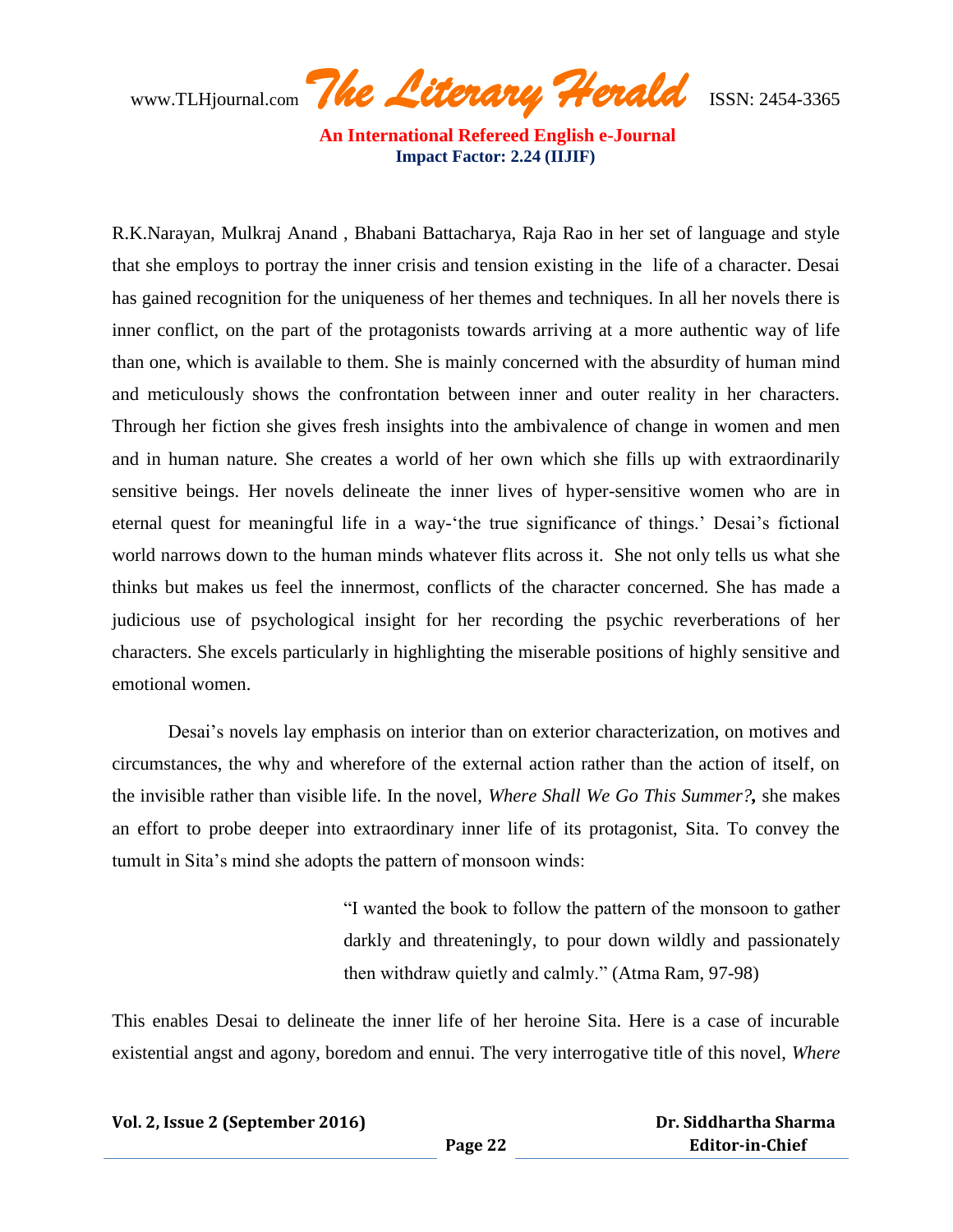www.TLHjournal.com *The Literary Herald*ISSN: 2454-3365

*Shall We Go This Summer?* is a pointer to the very angst and ennui of her anguished soul. Any undesired situation in one's the life produces a conflict in one's mind. And the protagonists of Desai' novels are also not free of this inner turmoil. They often come in clash with the outside life, with others, at individual level or with the society at large. Gradually, with the passing of time their mental perspective changes and it produces a mental agony in them. The novel *Where Shall We Go This Summer?* is replete with the instances of inner conflict. It is divided into three parts. The beginning section entitled "Monsoon 67" presents Sita as a rebel and depicts her departure to the island of Manori. It deals with the present and immediate past of Sita's life. The second part, "Winter 45" shows Sita's recollections of her life with her father. And the concluding section named "Mansoon 67" evinces what she has accepted as her future as her fortune.

Sita, the protagonist of *Where Shall We Go This Summer,* is a hyper- sensitive and emotional, middle aged woman. She lives in the metropolitan city, Bombay, with her husband Raman and four children. When she becomes pregnant with her fifth child, she suddenly feels unloved and experiences a strange loneliness and restlessness in her existence. Because of her high strung 'sensibility and explosive emotionality', she takes the modern life full of violence and commotion. The mainland which implied solidity and security – the solidity of streets, the security of houses- only become a crush of dull tedium and hopeless disappointment for her now and makes her upset. She questions the futility of bringing another baby into a meaningless world where indifference and violence are rampant. She just not wants "to keep it, she does not want it to be born" (WSWGTS23). That is why abandoning Bombay under terror, leaving her husband Raman in despair; she comes to Manori island in a mood of doubt and desperation to "beg for the miracle of keeping her baby unborn". (WSWGTS20) Earlier she had been afraid of island's magical qualities which were frequently displayed by her father. Now she is drawn to its magic precisely because she thinks it will enable her to achieve the miracle of not bringing forth her fifth child in to a violent and cruel world. The island represents that parts in Sita, which she had left, unexplored and suppressed in the earlier days. So, she now goes to the island to discover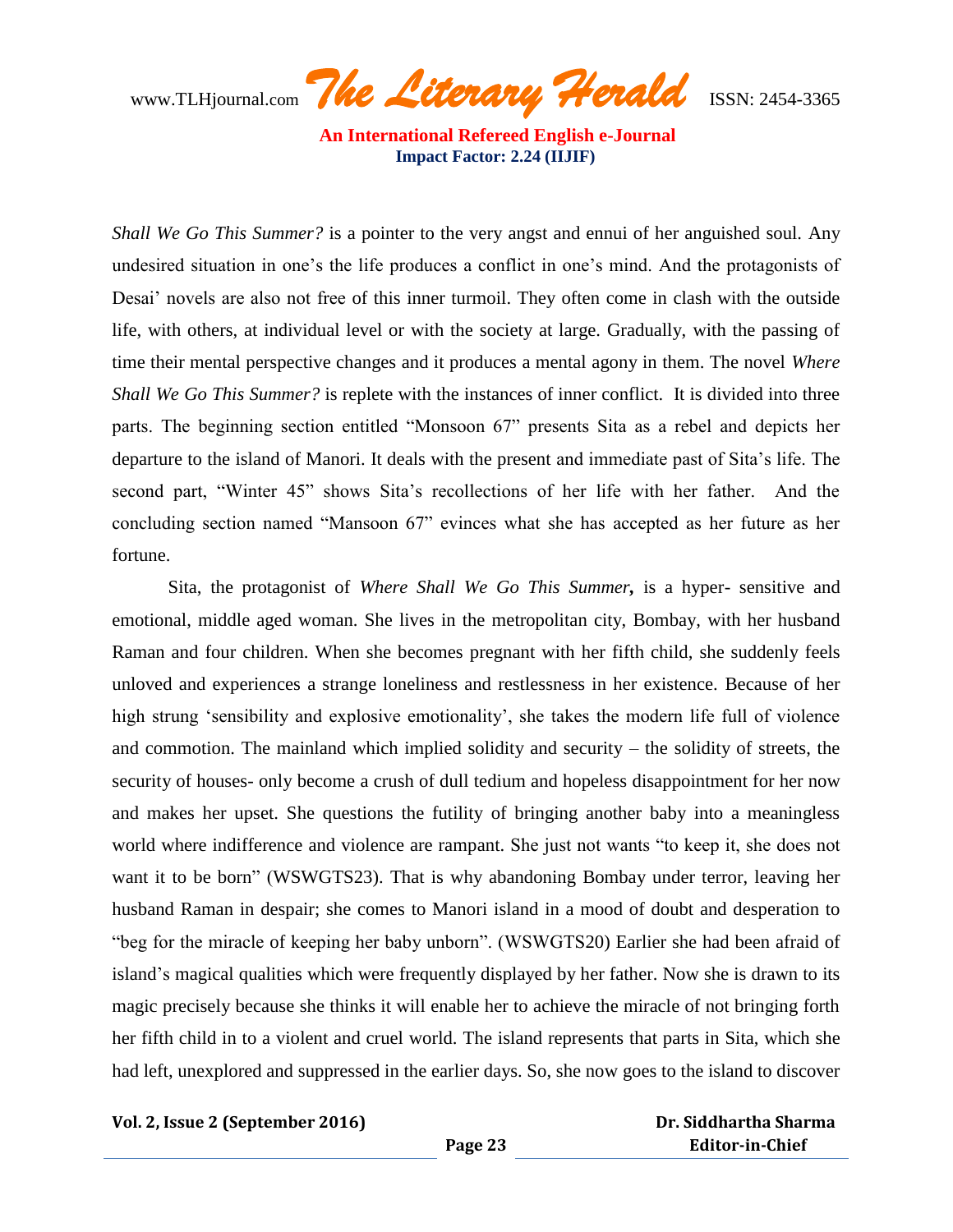www.TLHjournal.com *The Literary Herald*ISSN: 2454-3365

the magic and see its effect on her own-self. Here, she hopes to realize her exclusive identity that seemed thwarted in the Bombay world. She had begun to identify herself with the unfortunate and the helpless victim, for instance, like the wounded eagle, which had been attacked by the hungry crows. Then on another occasion she likened herself to the foreigner who had been endlessly waiting and imagined that her life seemed to take on the colour of waiting. "She herself was turned to the colour of waiting, a living monument of waiting". (WSWGTS 55) Sita's flight from the experience of the 'civilized world' to the 'pristine island of miracles' originates from the fright of creation which could be explained as "an immaculate conception in reverse". (WSWGTS 37)

Sita is the daughter of a well- known freedom fighter who was called by his followers, ‗the second Gandhi'. As her father, most of the time was in jail and her mother had left them, she was denied the regular life of a normal child. She 'lived a strange life'. She is completely disillusioned about the image of her father. There was no elderly person to advise and guide her. Being neglected and unwanted she felt rudderless and insecure as a child. She seldom if ever had the company of her father; is not able to communicate with him. Her father remains a puzzle for her and she, throughout her life, is incapable of having a definite and clear impression about him. She doubts how her father cured the people by magic, not by medicine. She is also suspicious of her father's relation with her step- sister, Rekha, across whose stolid shoulders he placed his arm while walking and whose fingers he squeezed fondly while sitting by her side. All these impressions and experiences led to the development of uncertain and unrealistic attitude towards life in Sita's mind. The neglect that Sita suffered in childhood at the hands of her father who treated Rekha as his favourite gave rise to a tendency for defiance as an attention- attracting device in her until she developed persecution, paranoia and became sure that her family had got together "to fight her, reject her, to run away from her". (WSWGTS 137) she feels that all human relationships are farce and children mean just "anxiety, concern, and pessimism". (WSWGTS 147)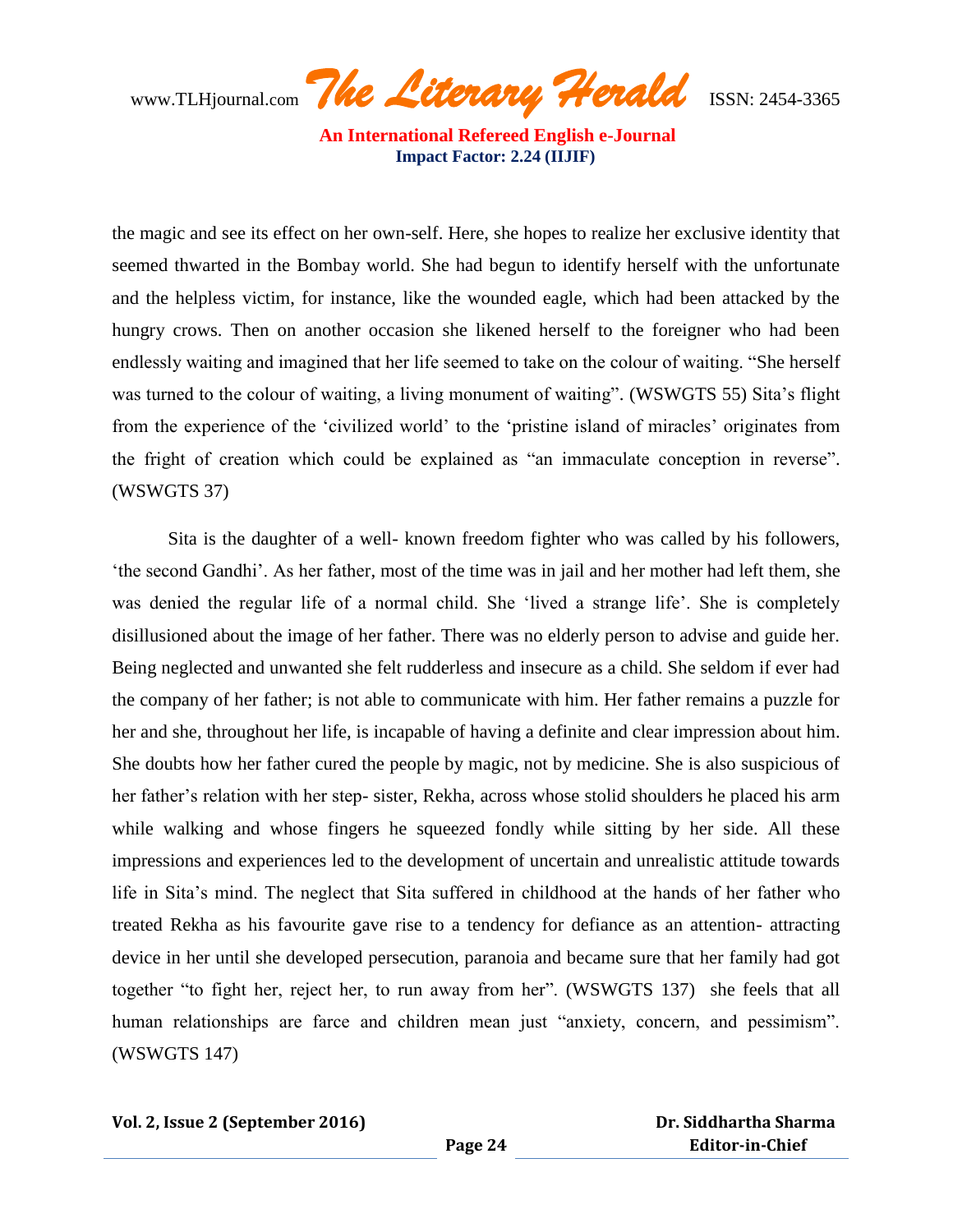www.TLHjournal.com *The Literary Herald*ISSN: 2454-3365

Sita's husband Raman is a good, even-tempered fellow, who conducts his business as everyone else does, and who has not the slightest inkling of the depth of his wife's despair. Sita, on the other hand, cannot get used to the vegetarian complacence of his household or the subhuman placidity of his business associates. For her the majority of people living lives full of dullness without trying to probe for a deeper meaning. For her, such people cease to be human: " they are nothing ... nothing but appetite and sex. Only food, sex and money matter Animals" (WSWGTS 1). She had not been able to adjust with the complacent routine of life and had longed for the sensitive approach in others. Her defiance had been manifested in her provocative attitude towards the women of her husband's family, his friends, visitors, business associates, colleagues or acquaintances. When Raman regards his friends, visitors and business associates, she finds herself ignored and becomes irritable. She not only hates the attitude of her husband but also fed up with the drab of life. So whenever she speaks, her words are fill with rage and anguish, and harshness with "sudden rushes of emotion, as though flinging darts at their smooth, unscarred faces‖ (WSWGTS 44). This strange behaviour of Sita expresses the very beginning of inner turmoil and the hypersensitivity in her.

Desai very aptly unfolds the inner world of sensitive and emotional women who have been deprived of the basic rights. K.R. Iyenger is rightly once said about the world of inner conflict of Anita Desai's protagonists:-

> ―In Anita Desai's novels, the inner climate, the climate of sensibility that pours or clears or rumbles likes thunder or suddenly blazes forth like lighting is more compelling than the outer weather, the physical geography or the visible action".  $(K.R. Srinivas Iyenger, 464)$

The fact is that, the situation from which Sita seeks escape is existential. Raman, who had initially given her refuge from the island by marrying her, could not later keep pace with her seemingly absurd demands. She longs for free, unquestioning love which would envelope her. She has in her memory the picture of a young woman who was suffering from tuberculosis and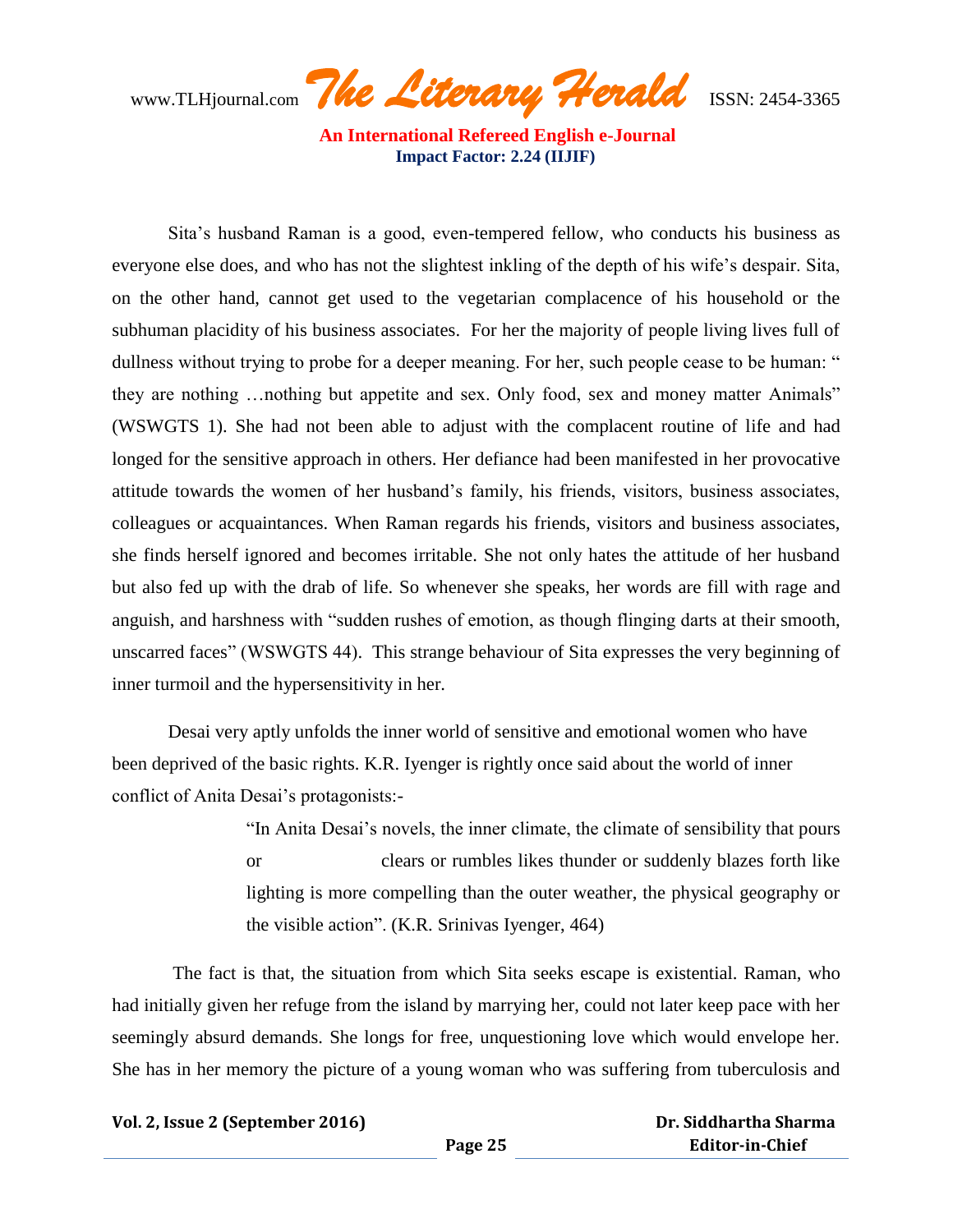www.TLHjournal.com *The Literary Herald*ISSN: 2454-3365

was being devotedly attended to by a person who loved her. She expects this kind of love from Raman because such a love, according to her, transcends the limits of the self and human finitude and makes no claims. It is love in the face of death, in the face of human finitude. It is this kind of relationship which she wants from Raman, but to her utter frustration she is unable to achieve it. She tells Raman about her sin the park, the lovers who seemed to have shared Holy Communion of spirits denied to them both. Raman, as ever, cannot partake in her world of imagination. He sees and takes life in an easy going manner, to be lived and continued, in all its business, in all its dealings with the people. But he is hardly aware of the basic aspects of her emotional existence. Her distresses at the tedium of void, meaningless life does not bother him. There is total lack of communication between husband and wife, between mother and children.

In Sita we see the boredom loneliness experienced by married women when they feel ignored and unwanted. Her ache is, essentially domestic and temporal, though there are moments of pure terror and void even in her life, giving her state an existential dimension. In her we see a desperate woman unable to control her nausea and hysteria, and panicking out of the house in a whirlwind of confused emotions. Obviously, some deep and dark upheaval is taking place in her mind. The pent-up misery of her isolation and loneliness in the family has spilled over. A busy indifferent husband and the grown- up children, distrustful of her melodramatic outburst, have driven her to the edge of the precipice. As the cavafy poem under cores her moral perplexity, she must say "No again—"the Right No," even though it 'crushes' her for the rest of her life.

The clash between the sensitive individual and the insular, complacent world around her is objectively in terms of a series of situation and incidents which effectively dramatize the seething tension and the compulsive withdrawal of Sita's festered and decrepit soul into its own protective shell. Even insignificant incidents happening around her upset her deeply. The boys fighting with each other enacting a scene from a movie, the tearing up of the sketches by Menaka who will have none of her mother' sympathy or advice, her own failure in saving the eagle life, Her and Raman's contrasting opinion about " the hitch-hiking foreigner" (WSWGTS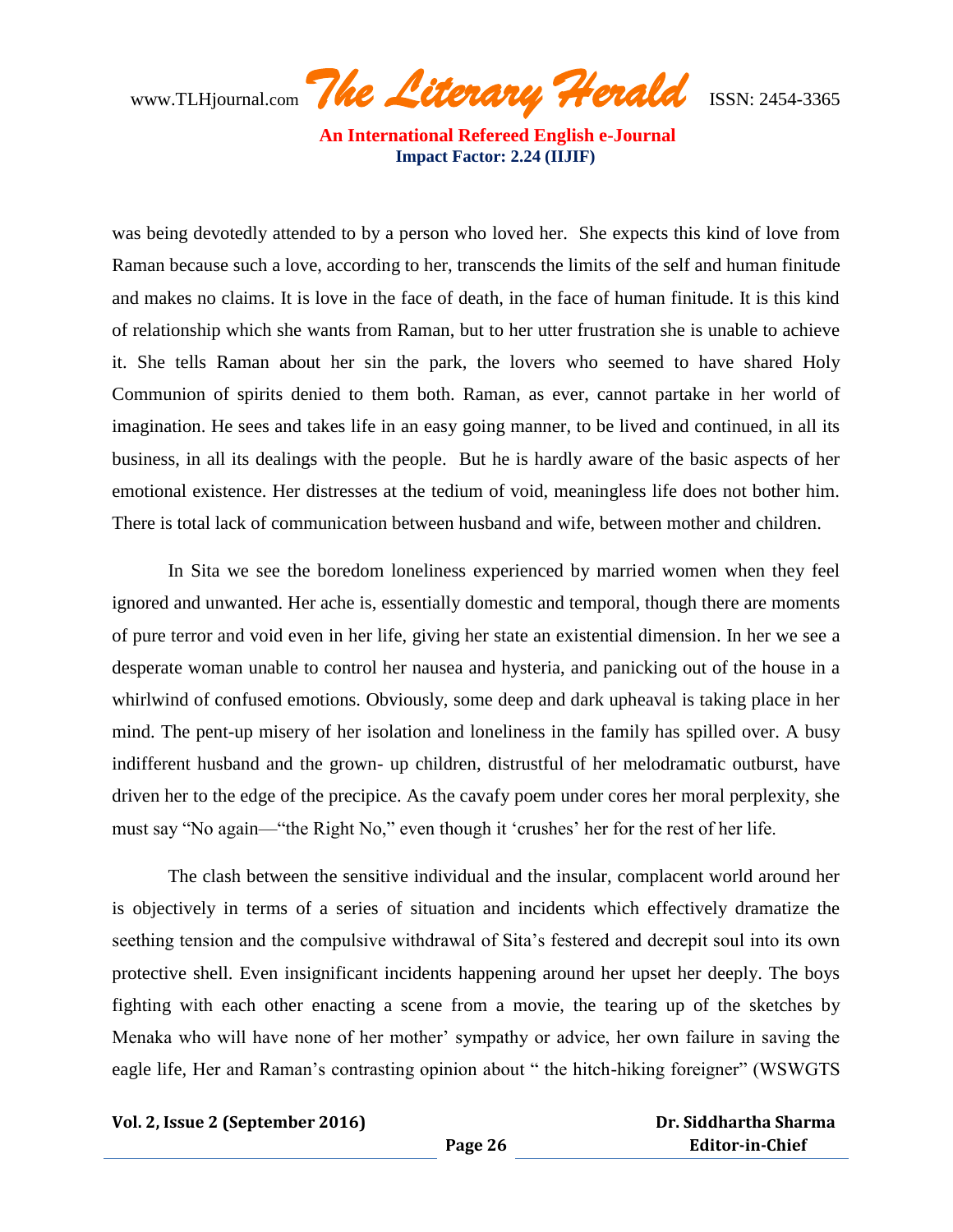www.TLHjournal.com *The Literary Herald*ISSN: 2454-3365

33) whom they had met on their way back from Ajanta and Ellora, the references to war in Vietnam, Rhodesian jails, and perfidy of Pakistan these are the things that lead the way for inner conflict in her mind.

In the novel *Where Shall We Go This Summer*, Sita tries to connect the changes, distortions and revelations between the present and the past. Often she is lost in the perception of youth and childhood. Memories and veiled hints of incest, of lust and miracle associated with her father, elder sister and brother come crowing around to torment her vision further. Her anguish is inexplicable and unanswerable. She feels like a jelly fish stranded on the sand- bar slowly suffocating, slowly breathing its last, unable to recede into ocean of the past, and unable to survive on the sand of the present. With this final submission to the intangibility of the life she feels released and freed. "like the freed sea bird at evening she wheeled around and began to circle about and then dropped lower and lower towards her home".(WSWGTS 150)

A significant factor contributing to Sita's inner turmoil is a constant struggle in her between illusion and reality- one of Mrs. Desai's favourite themes. Sita's illusion of a possible escape from the cycle of experience is constantly shattered by the intrusion of reality which she desperately seeks to avoid. Her final disillusion comes when she discovers that the island did not offer her even the bare necessities of life. The experience makes her xenophobic. Sita's awareness of the island, and along with that of her own self, deepens as she comes to realize the distance between the island and the sea. The continuity in change is communicated by the pervasive presence of the sea as a mystic backdrop. The relation between identity and isolation keeps Sita disturbing till she discovers that undifferentiated life is like a jelly- fish, live and objective, but formless. Sita identifying herself quest in the jelly- fish and realizes that one cannot flee from the reality as she had to attempt to do. As we know that inner conflict implies that the character is struggling with emotional and mental obstacles within in or herself, *Where Shall We Go This Summer* is the story of that woman who has a scattered and unpredictable behavior and her over- sensitive nature and unrealistic expectations make it impossible for her to